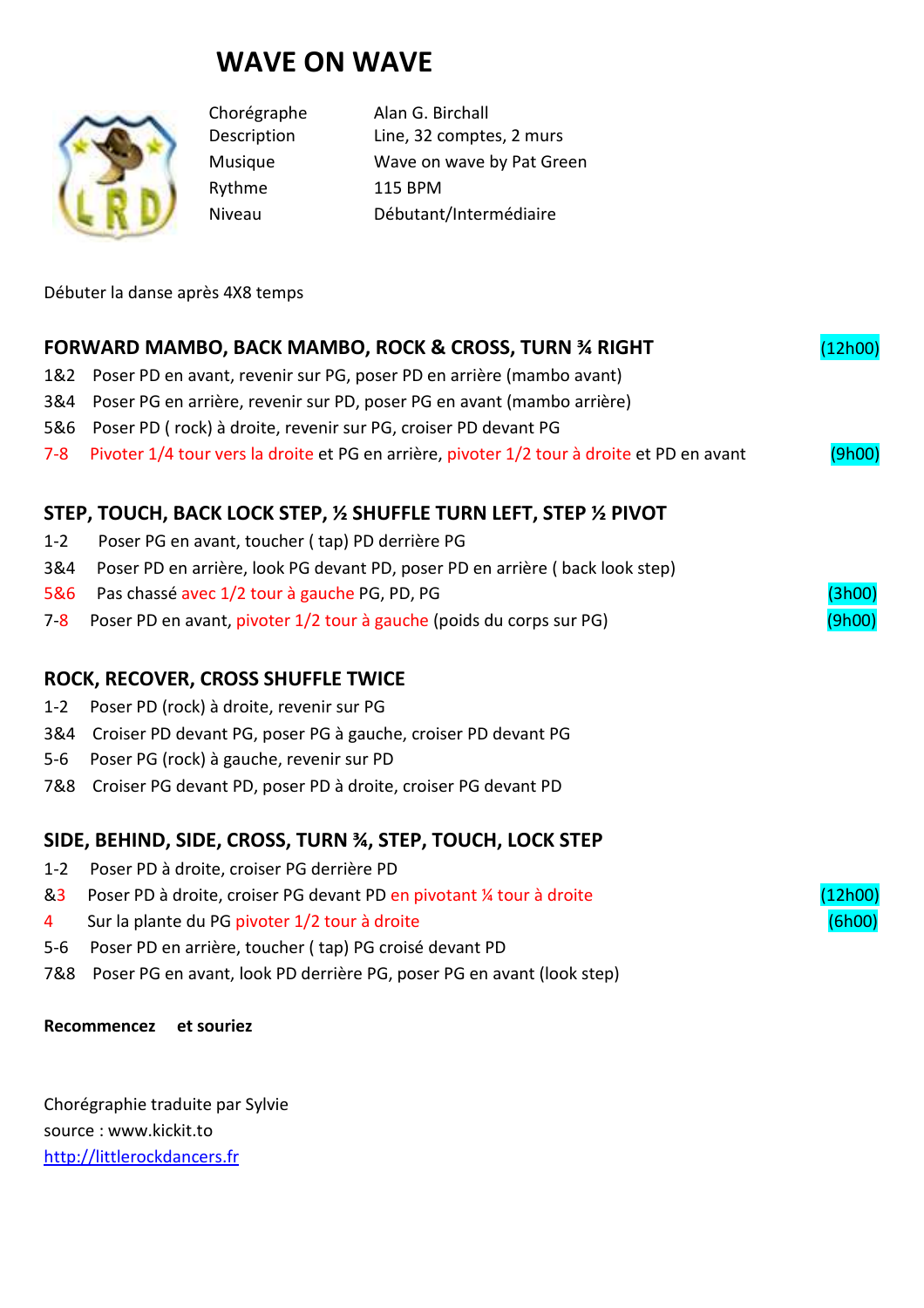Description:32 count, 2 wall, beginner/intermediate line dance Musique: Wave On Wave by Pat Green [115 bpm / Wave On Wave / Tunes 1

 Start dancing on lyrics FORWARD MAMBO, BACK MAMBO, ROCK & CROSS, TURN ¾ RIGHT 1&2Rock right forward, recover to left, step right back 3&4Rock left back, recover to right, step left forward 5&6Rock right to side, recover to left, cross right over left 7-8Turn ¼ right and step left back, turn ½ right and step right forward (9:00) STEP, TOUCH, BACK LOCK STEP, ½ SHUFFLE TURN LEFT, STEP ½ PIVOT 1-2Step left forward, touch right back 3&4Step right back, lock left over right, step right back 5&6Triple in place turning ½ left and step left, right, left (3:00) 7-8Step right forward, turn ½ left (weight to left) (9:00) ROCK, RECOVER, CROSS SHUFFLE TWICE 1-2Rock right to side, recover to left 3&4Crossing chassé right, left, right 5-6Rock left to side, recover to right 7&8Crossing chassé left, right, left SIDE, BEHIND, SIDE, CROSS, TURN ¾, STEP, TOUCH, LOCK STEP 1-2Step right to side, cross left behind right &3Step right to side, making turn ¼ right and step left forward (12:00) 4Turn ½ right (weight to left, 6:00) 5-6Step right back, hook left over right 7&8Locking chassé forward left, right, left REPEAT